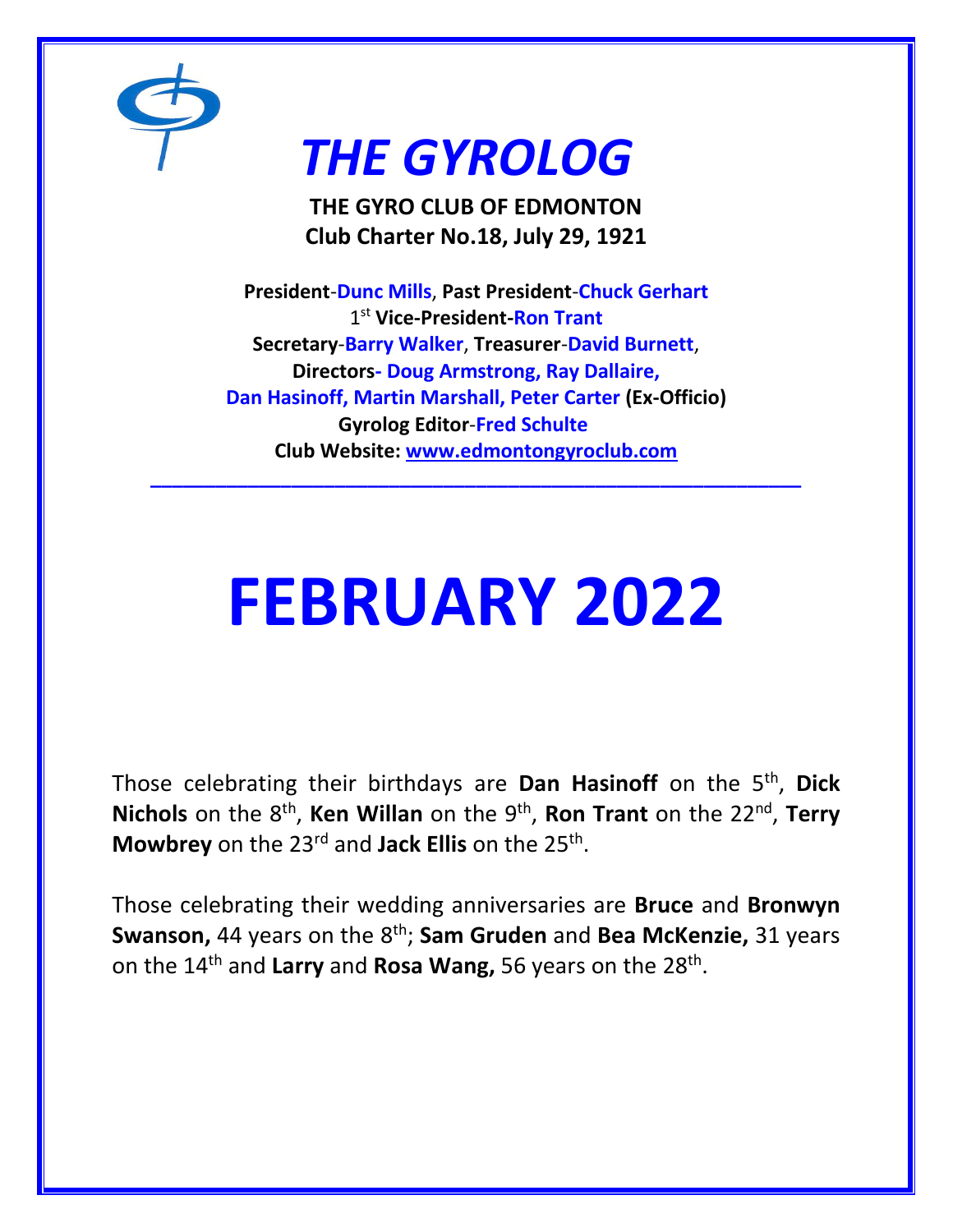**President Dunc Mills** welcomed 22 Gyros and our two guest speakers to the February  $1<sup>st</sup>$  luncheon meeting held at the Derrick Golf and Winter Club.

**President Dunc** introduced our two guest speakers, **Josef Legaspi,** and **Sophie Angoh** from **Explore Edmonton.**

**Explore Edmonton Corporation** (formerly *Edmonton Economic Development Corporation*) is Edmonton's visitor economy and venue management organization, responsible for telling Edmonton's story, elevating the Edmonton experience, and generating inbound visitation.

**Josef** and **Sophie** advised that Explore Edmonton manages the **Edmonton Convention Centre** and **the Expo Centre** on behalf of the City of Edmonton. A lot of their talk centred on the various environmentally friendly approaches and sustainability of the facilities. The Convention Centre has solar panels that contribute to reducing the costs of the building plus the recycling of materials used day to day in the building.

The following is taken from the Explore Edmonton website:

- •**Purpose:** Increase the economic impact of the visitor-based economy in Edmonton.
- •**Mission:** To showcase and inspire more people to visit Edmonton for exceptional experiences, while also enriching the quality of life for residents, and creating economic prosperity.
- •**Vision:** Edmonton will be a destination of choice, delivering yearround transformational visitor and guest experiences.

## **Board of Directors**

**Marcella Mandeville,** Board Chair/CEO of Alberta Women Entrepreneurs.

**Karen Oshry,** Vice Board Chair/Lawyer & Partner at Kennedy Agrios Oshry Law.

The GYROLOG February 2022 2001 2022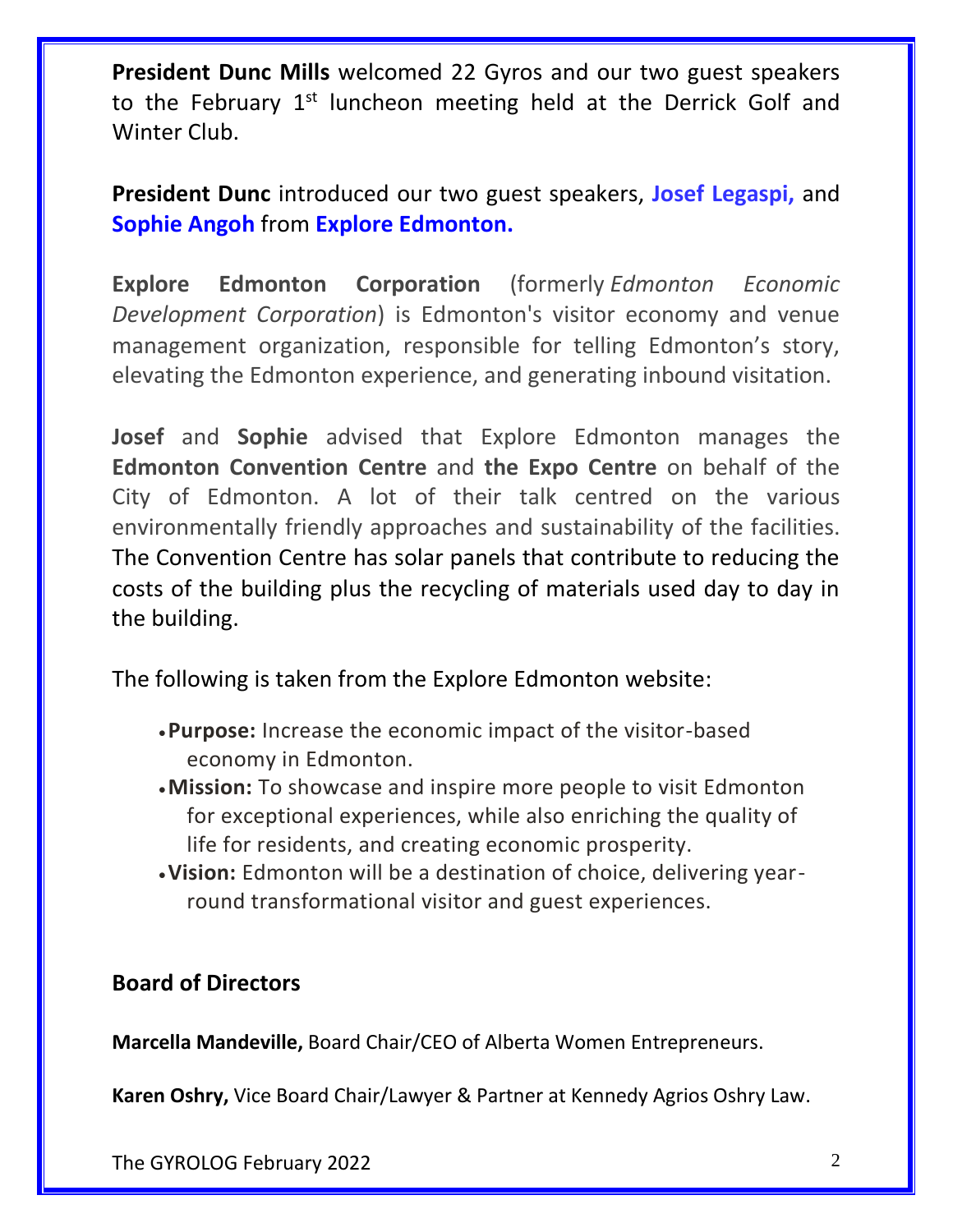**Marc Carnes,** CEO, CKUA Radio Network.

**Erin Davis,** Founder and Lead Inclusion Strategist, Erin Davis Co.

**Jay Downton,** Founder of Oilernation.com and the Nation Network, President Oodle Noodle.

**Chantel Ghosh,** Past Chair/Former Executive Director at the Citadel Theatre.

**Grant McCurdy,** Owner and Senior Consultant, GM Hospitality Consulting.

**Chris Micetich,** President and CEO of Fedora Pharmaceuticals and Brass Dome Ventures. Founder Im YEG Innovations Masterminds Edmonton.

**Chief William 'Billy" Morin** Enoch Cree Nation.

**Geoffrey Oberg,** Partner, Kingston Ross Pasnak LLP.

**Tom Ruth,** President and CEO of Edmonton Airports.

**Sanjay Shahani,** Executive Director of the Edmonton Arts Council.

**His Worship Amarjeet Sohi,** Mayor of Edmonton.

**Naomi Stefura,** Chief Financial Officer of Melcor Developments Ltd. and Melcor REIT.

**Catherine Vu,** Chief Uptime Officer at Pro-Active IT Management Inc.

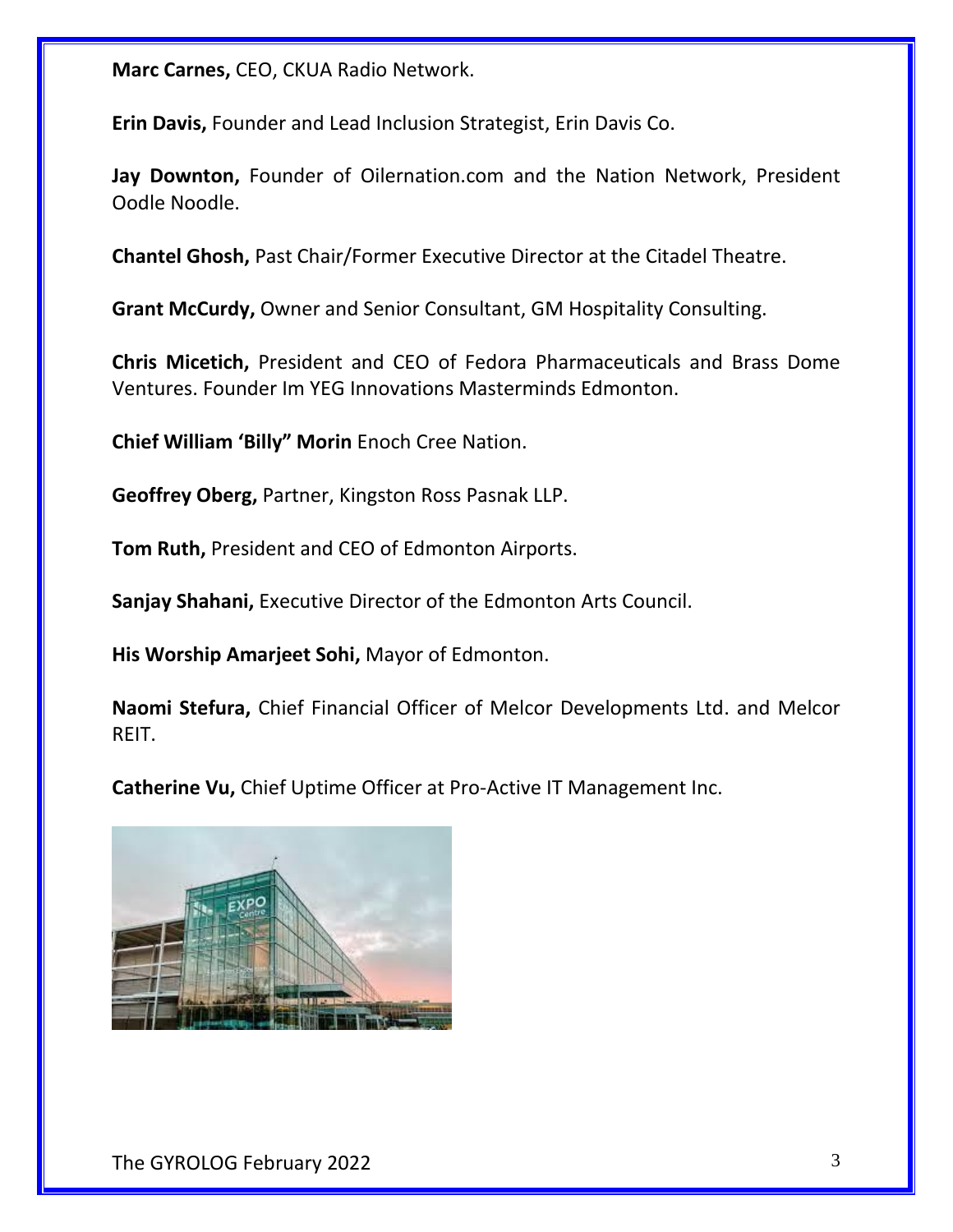

#### **Edmonton Convention Centre**



 **Sophie Angoh Josef Legaspi**

**The Prez, Dunc Mills** was the Free Lunch winner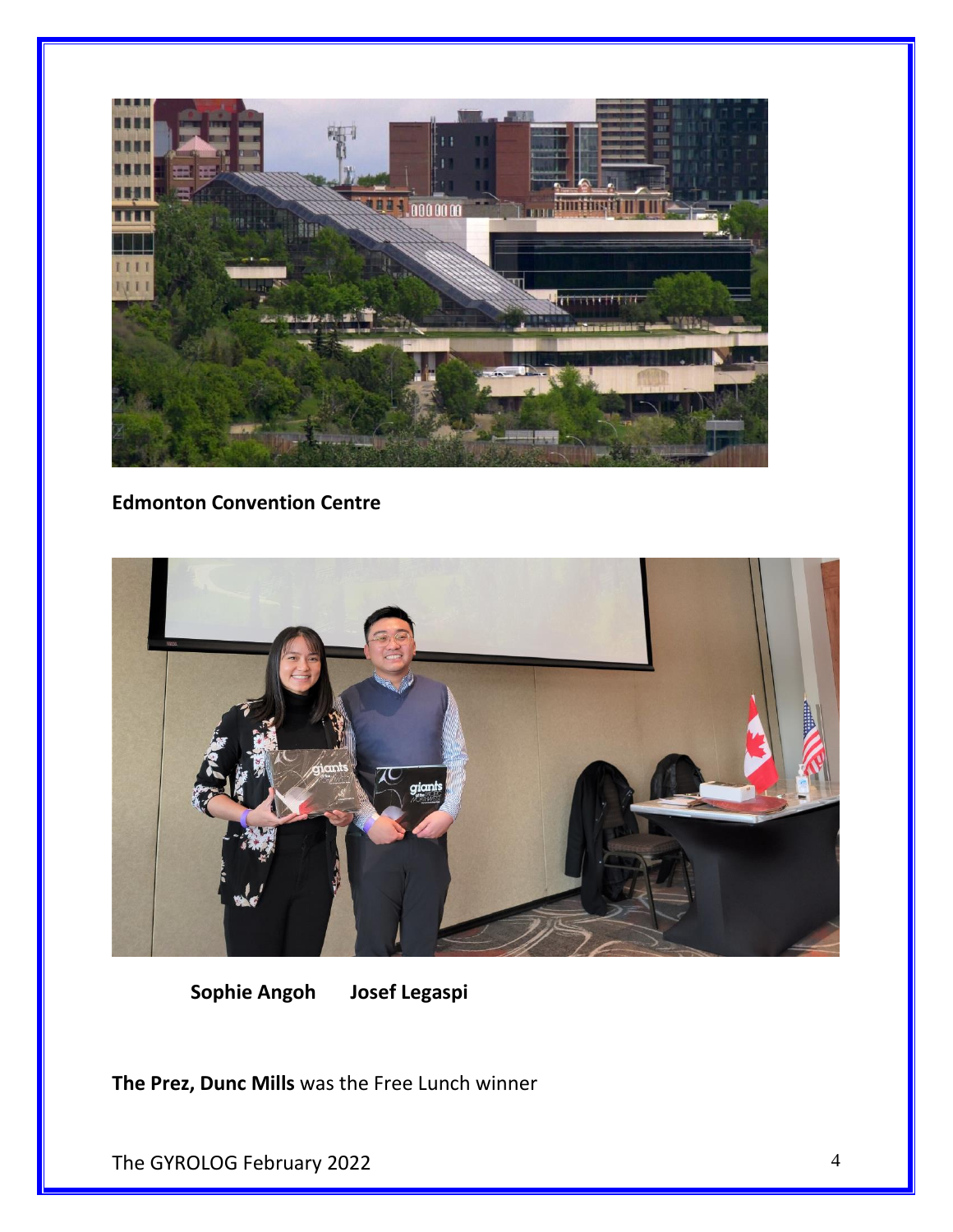

**Example 1999 1999 1999 Second Development 4.**<br>"Nice iron. Your wife will love it. While I wrap it, you might want to go over to sporting goods and pick out a helmet."

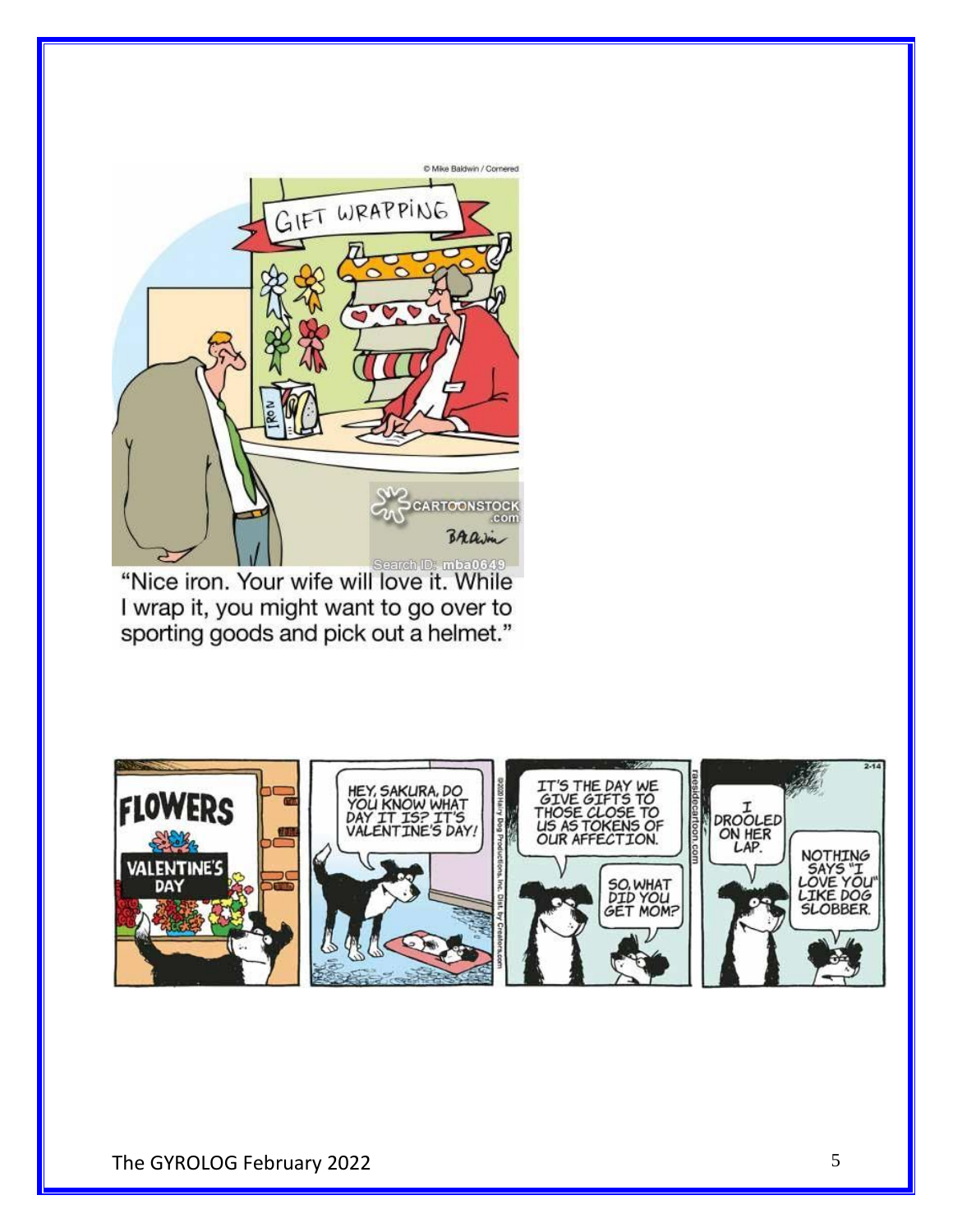**President Dunc Mills** welcomed 29 Gyros to the **February 15th luncheon meeting** held at the Derrick Golf and Winter Club.

Our guest speaker was **Past President John Boyd** who spoke on **Robbie Burns**, a Scottish poet and lyricist. Robert Burns also known familiarly as Rabbie Burns was born in 1759 and died in 1796. John's great sense of humour and Scottish accent made for a very fine presentation, enjoyed by all. He wore a tartan jacket and said his daughter always questioned why he did that since it gave him a headache the next morning.

**Bruce Swanson** was the Free Lunch winner.

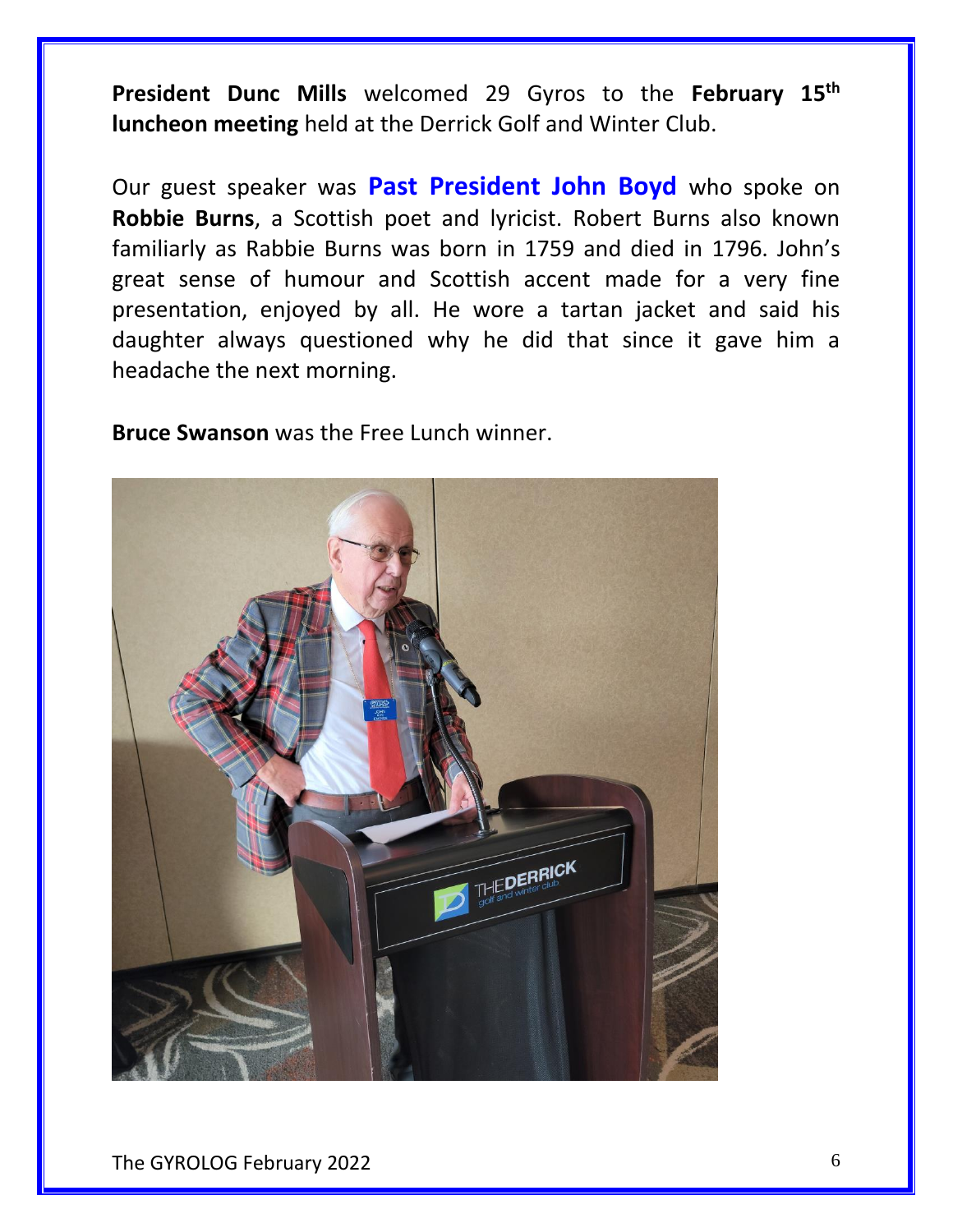The smoke from the post **Oil Kings** game fireworks is still hanging in the air at Rogers Place. Nine Sherwood Park Gyros joined 36 Gyros from the Edmonton Club on **Family Day February 21st** . The cheers from the Kings resounding 6-3 victory over the **Winnipeg Ice** are still echoing throughout the arena.





The GYROLOG February 2022 7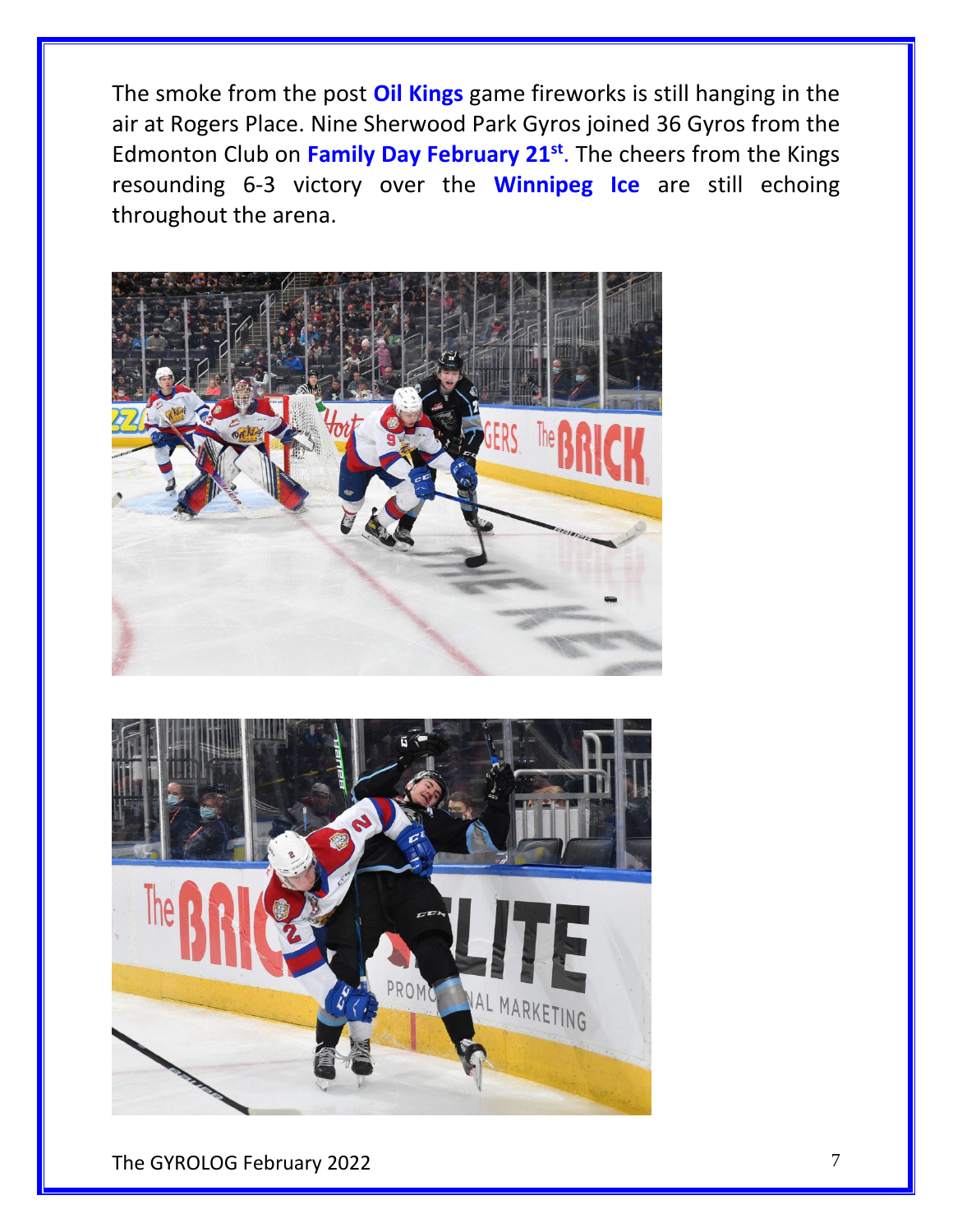**Will Rogers**, who died in a 1935 plane crash in Alaska with bush pilot Wiley Post was one of the great political country/cowboy sages of the time. Some of his sayings:

- 1. Never slap a man who's chewing tobacco.
- 2. Never kick a cow chip on a hot day.
- 3. There are two theories to arguing with a woman. Neither works.
- 4. Never miss a good chance to shut up.
- 5. Always drink upstream from the herd.
- 6. If you find yourself in a hole, stop digging.

7. The quickest way to double your money is to fold it and put it back into your pocket.

8. There are three kinds of men: The ones that learn by reading. The few who learn by observation. The rest of them have to pee on the electric fence and find out for themselves.

9. Good judgment comes from experience, and a lot of that comes from bad judgment.

10. If you're riding' ahead of the herd, take a look back every now and then to make sure it's still there.

11. Lettin' the cat outta the bag is a whole lot easier'n puttin' it back.

12. After eating an entire bull, a mountain lion felt so good he started roaring. He kept it up until a hunter came along and shot him. The moral: When you're full of bull, keep your mouth shut.

The GYROLOG February 2022 8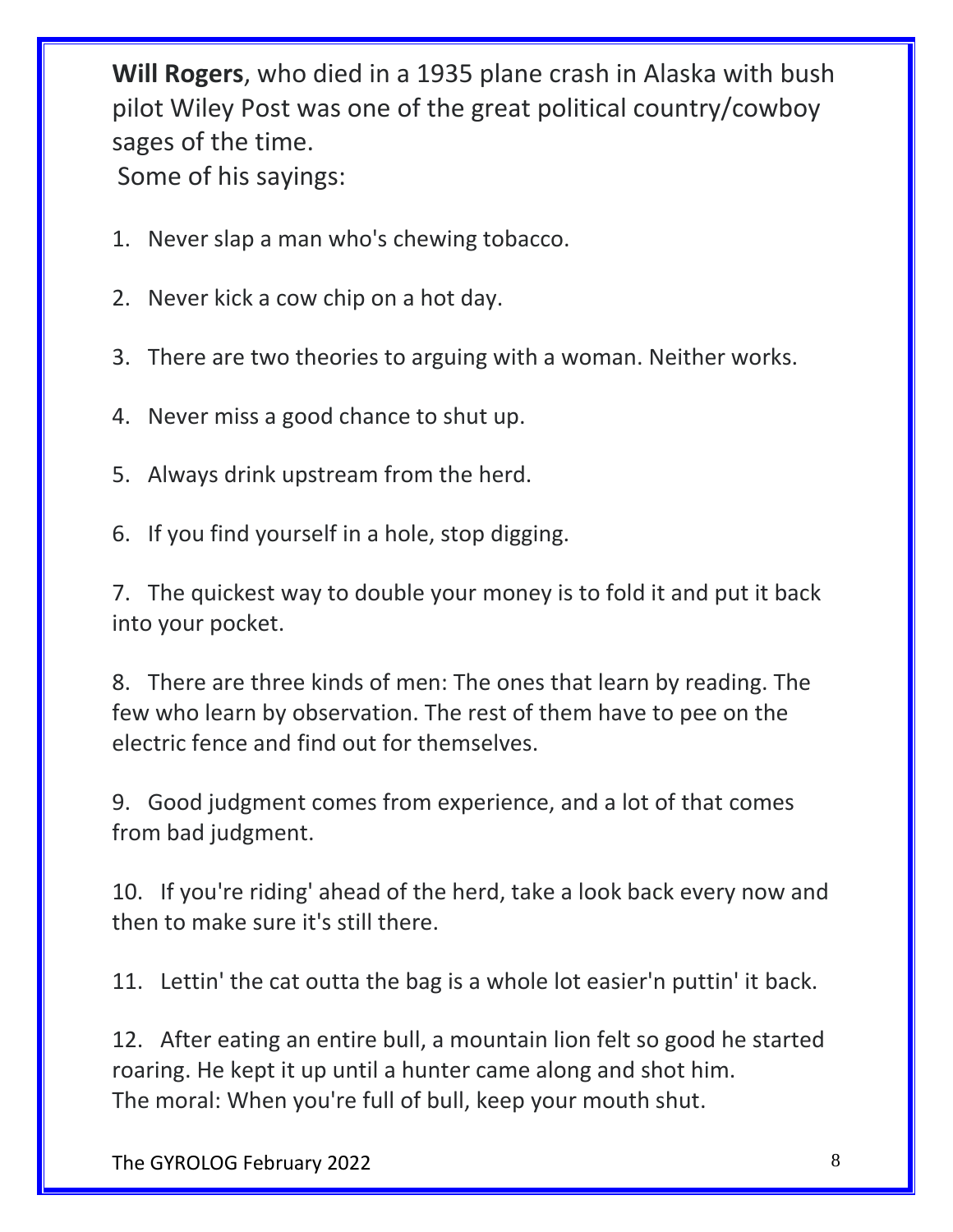# **Gyro Club of Edmonton-Gerontology Scholarships 2022**

In the mid-1980's to mid-1990's, funds were contributed by the Gyro Club of Edmonton, and individual members with matching funds from the province to establish the **Centre for Gerontology Fund** at the University of Alberta. This endowment fund currently provides yearly; one undergraduate scholarship of \$1,000 and a Masters of \$1700 and a PhD scholarship of \$1800.

An additional undergraduate scholarship has been awarded this year due to available funds.

The winners of this year's scholarships are:

- Gyro Club Doctoral Scholarship in Aging \$1,800 **Trina Thorne**, Faculty of Nursing
	- $\circ$  research focus: improving the quality of life and care for older adults especially those who have experienced psychological trauma
- Gyro Club Masters Scholarship in Aging \$ 1,700 **Lauren Petras**, Faculty of Rehabilitation Medicine - Occupational Therapy
	- $\circ$  long-term goal of working to improve policies that elevate support for older adults living in long-term care.
- Gyro Club Undergraduate Scholarship in Aging (two this year) \$1000 each -**Matthew Gervais**, Faculty of Kinesiology, Sport and Recreation
	- $\circ$  interested in pursuing a career as a geriatrician
- Gyro Club Undergraduate Scholarship in Aging **Bradley Dreher**, Faculty of Medicine and Dentistry - Oncology
	- $\circ$  interested in working with older adults in cancer care and radiation therapy

#### **Dick Nichols** reports on the **Hockey Pool Winners.**

| Game 8 January 10 Winners |   |                | <b>First Period</b> |                  | Second              | Final                           |
|---------------------------|---|----------------|---------------------|------------------|---------------------|---------------------------------|
| <b>Oilers vs Senators</b> |   |                |                     |                  |                     |                                 |
| <b>First Period 1</b>     |   | $\blacksquare$ | <b>Carol Dobson</b> |                  |                     | Janice N. Molofy Andrew Burnett |
| Second                    | 3 | -1             |                     | Gyro Benev. Fund |                     | Rashib Kashani Alexa LaBelle    |
| <b>Final</b>              | 4 | 6              |                     | Kendra Russell   | <b>Cliff Revell</b> | <b>Myrna Gerhart</b>            |

The GYROLOG February 2022 9